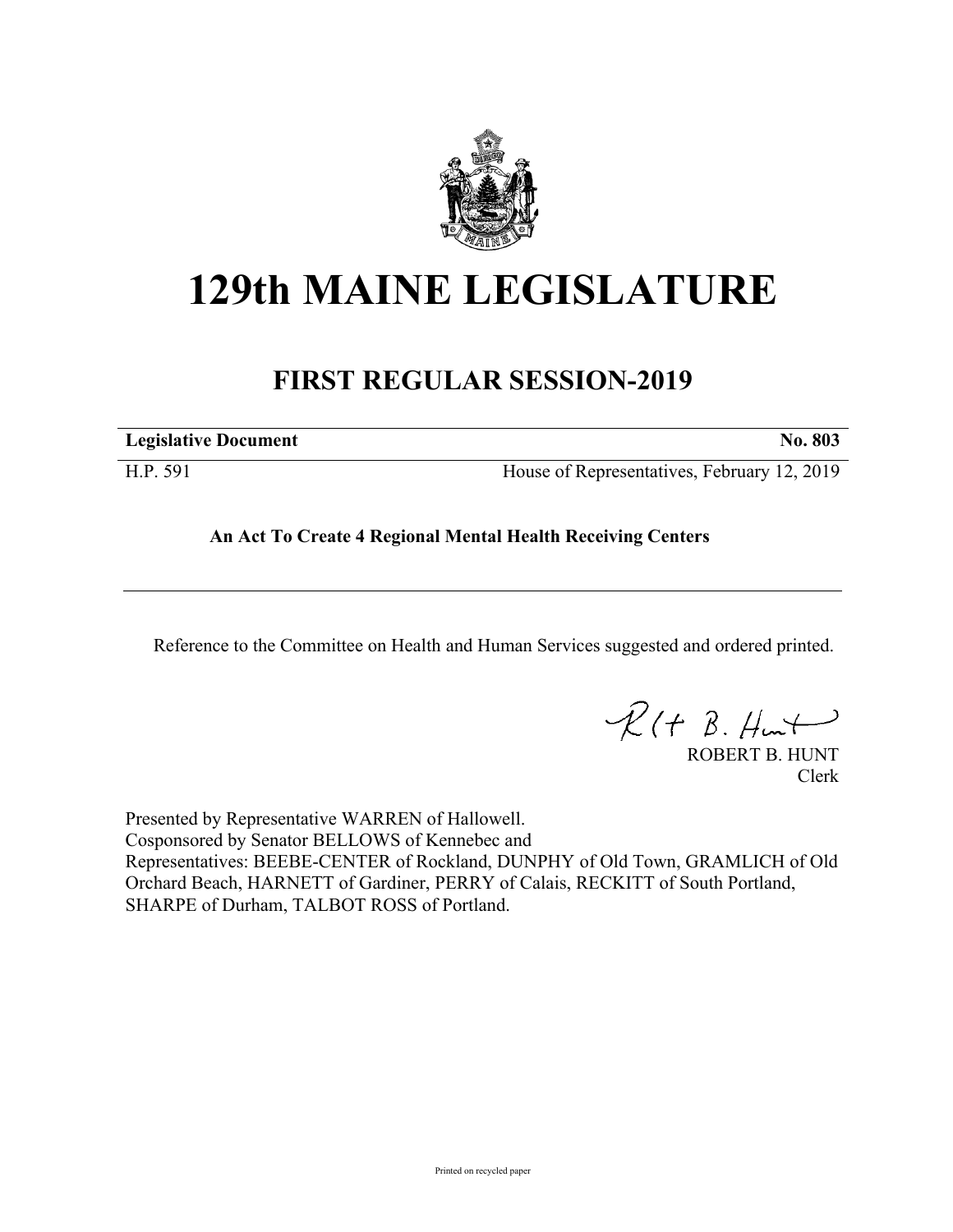| $\mathbf{1}$    | Be it enacted by the People of the State of Maine as follows:                                |
|-----------------|----------------------------------------------------------------------------------------------|
| 2               | Sec. 1. 34-B MRSA c. 3, sub-c. 3, art. 3 is enacted to read:                                 |
| 3               | <b>ARTICLE 3</b>                                                                             |
| 4               | <b>CRISIS INTERVENTION CENTERS</b>                                                           |
| 5               | §3631. Definitions                                                                           |
| 6               | As used in this article, unless the context otherwise indicates, the following terms         |
| 7               | have the following meanings.                                                                 |
| 8               | 1. Behavioral health professional. "Behavioral health professional" means a                  |
| 9               | physician licensed under Title 32, chapter 36 or 48; a physician assistant licensed under    |
| 10              | Title 32, chapter 36 or 48; a psychologist licensed under Title 32, chapter 56; a            |
| 11              | psychiatrist licensed under Title 32, chapter 36 or 48; a licensed clinical social worker    |
| 12              | licensed under Title 32, chapter 83; a licensed clinical professional counselor licensed     |
| 13              | under Title 32, chapter 119; or other mental health professional with training and           |
| 14              | experience in assessment of and intervention with persons with mental illness, substance     |
| 15              | use disorder or co-occurring disorder who the department has determined qualified to         |
| 16              | staff a crisis intervention center established under this article.                           |
| 17              | 2. Certified intentional peer support specialist. "Certified intentional peer support        |
| 18              | specialist" means a person who has been certified as an intentional peer support specialist  |
| 19              | by the department in accordance with rules adopted under this article.                       |
| 20              | <b>3. Law enforcement officer.</b> "Law enforcement officer" has the same meaning as in      |
| $\overline{21}$ | Title 17-A, section 2, subsection 17.                                                        |
| 22              | 4. Person with co-occurring disorder. "Person with co-occurring disorder" means              |
| 23              | a person with substance use disorder and mental illness.                                     |
| 24              | <b>5. Person with mental illness.</b> "Person with mental illness" means a person who        |
| 25              | has a diagnosis of a mental illness as defined in Title 32, section 3811-A, subsection 2.    |
| 26              | 6. Person with substance use disorder. "Person with substance use disorder" has              |
| 27              | the same meaning as in Title 5, section 20003, subsection 17-A.                              |
| 28              | 7. Treatment. "Treatment" means the broad range of emergency, outpatient,                    |
| 29              | intermediate and inpatient services and care, including career counseling, diagnostic        |
| 30              | evaluation, employment, health, medical, psychiatric, psychological, recreational,           |
| 31              | rehabilitative, social service care, treatment and vocational services, that may be extended |
| 32              | to a person with substance use disorder, mental illness or co-occurring disorder.            |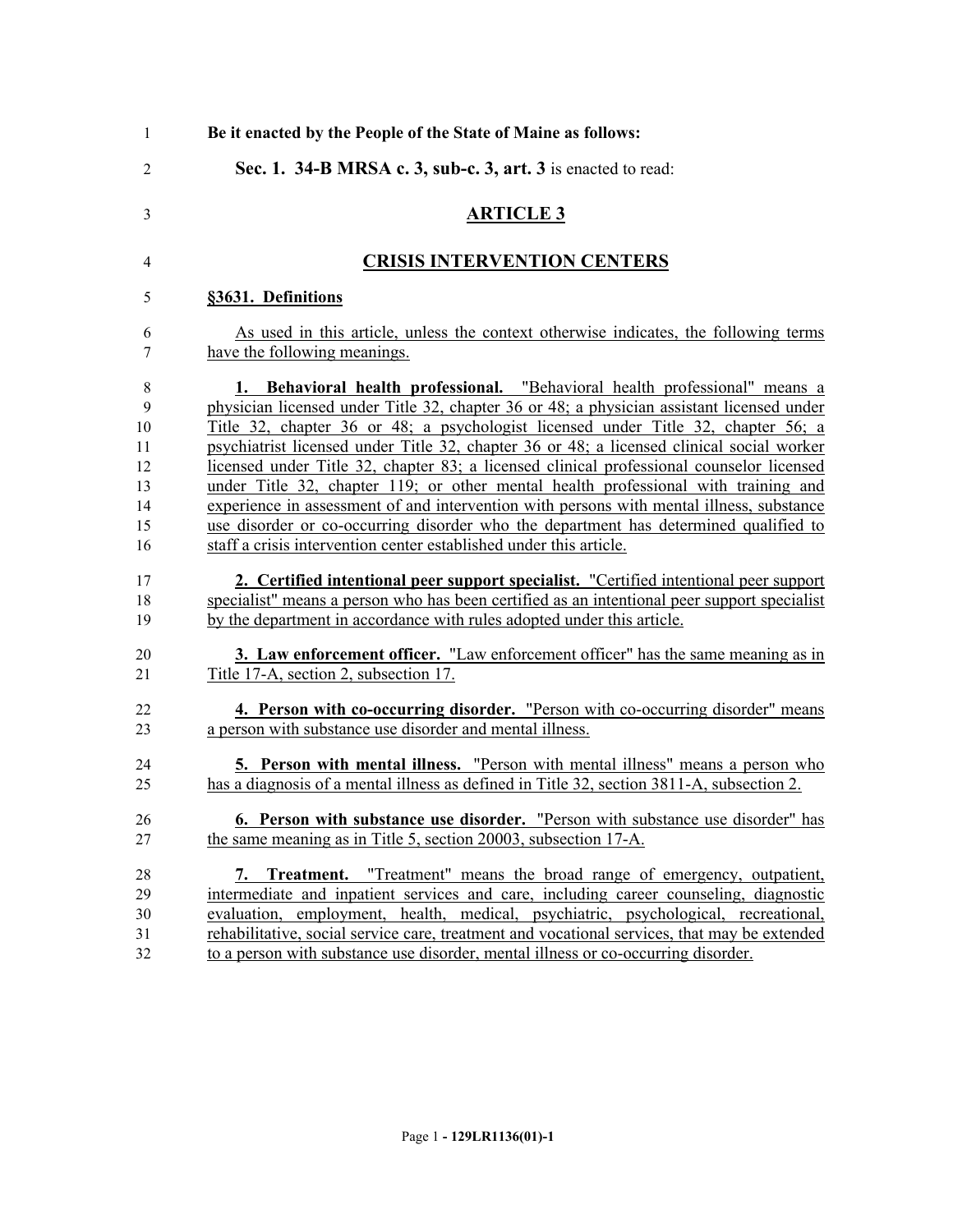| 1                        | §3632. Crisis intervention centers established                                                |
|--------------------------|-----------------------------------------------------------------------------------------------|
| 2                        | The commissioner shall operate and maintain 4 crisis intervention centers to provide          |
| 3                        | crisis intervention and psychiatric emergency services to persons with substance use          |
| $\overline{\mathcal{A}}$ | disorder, mental illness or co-occurring disorder who are in crisis.                          |
| 5                        | §3633. Director of crisis intervention center                                                 |
| 6                        | The commissioner shall appoint a director for each crisis intervention center                 |
| 7                        | established in section 3632 who must be a behavioral health professional and have at least    |
| 8                        | a master's degree in a relevant discipline.                                                   |
| 9                        | §3634. Services provided by a crisis intervention center                                      |
| 10                       | A crisis intervention center established in section 3632:                                     |
| 11                       | <b>1. Facility.</b> Shall provide crisis intervention and psychiatric emergency services      |
| 12                       | based in a facility that provides treatment 24 hours a day, 7 days a week to persons with     |
| 13                       | substance use disorder, mental illness or co-occurring disorder who are in crisis;            |
| 14                       | 2. Staffing. Must be staffed with sufficient behavioral health professionals and              |
| 15                       | certified intentional peer support specialists to serve the admitted persons under            |
| 16                       | subsection 3; and                                                                             |
| 17                       | 3. Admission. Shall admit:                                                                    |
| 18                       | A. On an informal, voluntary basis for care and treatment, any person desiring                |
| 19                       | admission or the adult ward of a legally appointed guardian;                                  |
| 20                       | B. A person committed involuntarily to the crisis intervention center by the State;           |
| 21                       | and                                                                                           |
| 22                       | C. A person transported to the crisis intervention center by a law enforcement officer        |
| 23                       | whose jurisdiction includes the center.                                                       |
| 24                       | §3635. Rules                                                                                  |
| 25                       | The department shall adopt rules necessary to implement this article, which must              |
| 26                       | include, at a minimum, certification requirements for the crisis intervention centers         |
| 27                       | established in section 3632 and intentional peer support specialists; the location of the 4   |
| 28                       | crisis intervention centers to ensure regional accessibility throughout the State; admission  |
| 29                       | and discharge standards for the crisis intervention centers; requirements for notice of a     |
| 30                       | person's admission; availability of and patients' access to treatment; the staffing model for |
| 31                       | the crisis intervention centers, with specific descriptions of staffing levels, roles and     |
| 32                       | responsibilities; and patient rights protections. To the extent possible, the rules must be   |
| 33                       | consistent with chapter 1, subchapter 8; chapter 3, subchapter 4; and Title 5, chapter 511.   |
| 34                       | Rules adopted pursuant to this section are routine technical rules as defined in Title 5,     |
| 35                       | chapter 375, subchapter 2-A.                                                                  |